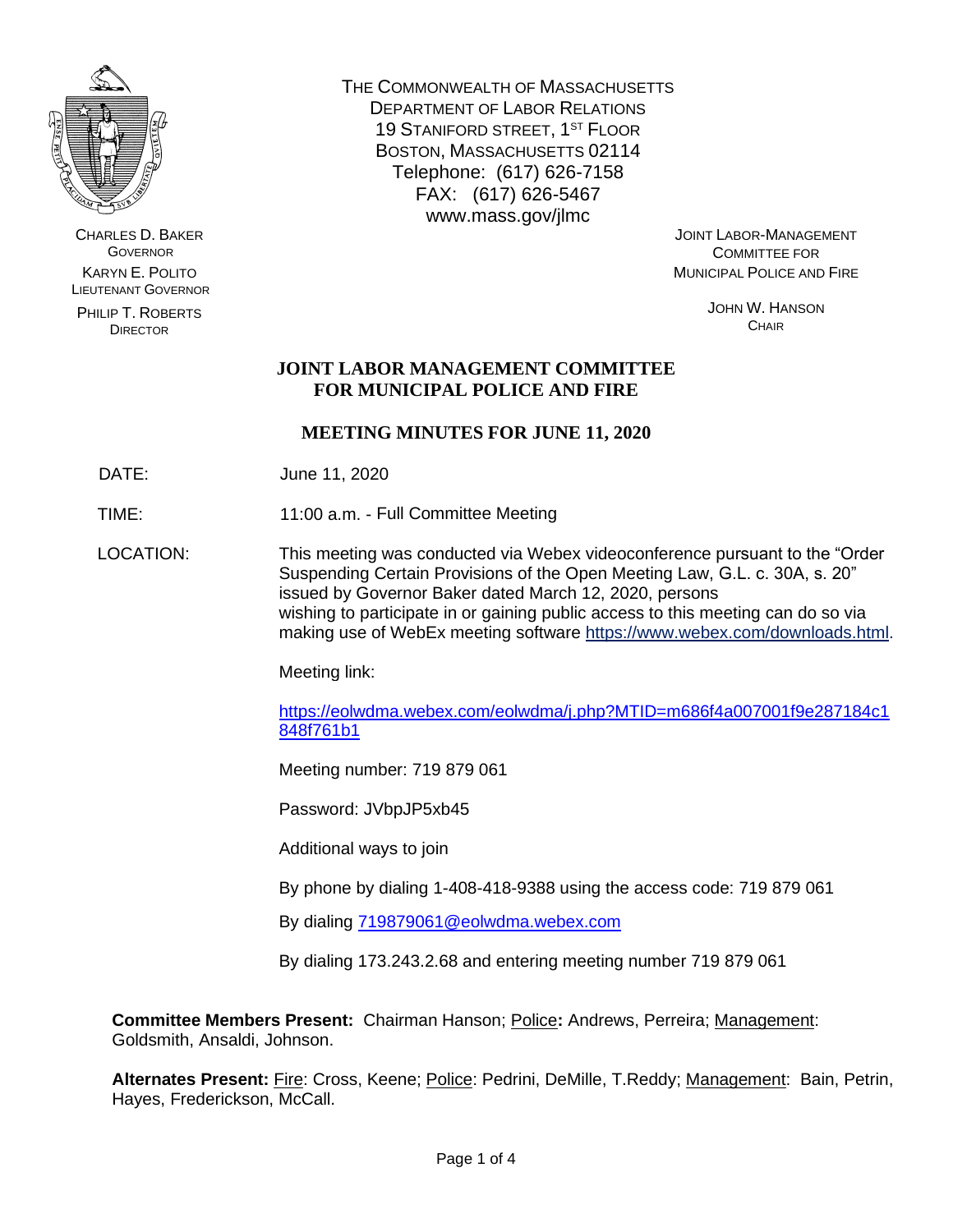**Staff Present:** Cummings**,** Driscoll**,** Hubley, Morgado

**Others:** Philip Roberts, DLR Executive Director

## **OPEN SESSION**

Chairman Hanson called the meeting to order at 11:03 A.M.

### • **Administrative Updates**

#### Meeting Minutes:

o Vote to accept meeting minutes from May 28, 2020.

### **Motion by Goldsmith, second by Keene: to approve the minutes of the May 28, Meeting of the Committee.**

## **The Motion passed unanimously.**

#### Chairman's Report

The Chairman discussed the use of video-conferencing technology in 3(a) hearings and arbitrations.

• *Review and Act on the following Petition, Jurisdiction and Awaiting Funding List (AFL) Cases:*

| Case No. | Organization                          | <b>Mediator/Sr. Staff</b> | <b>Topic/Vote/Action</b> |
|----------|---------------------------------------|---------------------------|--------------------------|
|          | 1. JLM-20-7994 Kingston Police Patrol | DC, GD                    | Jurisdiction             |

Mr. Cummings and Mr. Driscoll briefed the Committee.

**Motion by Andrews, second by Goldsmith: to take jurisdiction in the case of the Kingston Police Patrolman's Association, Fraternal Order of Police, Lodge 064 and the Town of Kingston - JLM-20-7994.**

**The Motion passed unanimously.**

**Motion by Andrews, second by Goldsmith: to assign the following Committee members to the case of the Kingston Police Patrolman's Association, Fraternal Order of Police, Lodge 064 and the Town of Kingston - JLM-20-7994, Andrews for Police and Frederickson for Management or substitutes as so designated and approved by the Police and Management Chairs respectively.** 

## **The Motion passed unanimously.**

2. JLM-20-7995 Kingston Police Superiors DC, GD Jurisdiction

Mr. Driscoll and Mr. Cummings briefed the Committee.

**Motion by Andrews, second by Goldsmith**: **to take jurisdiction in the case of the Kingston Superior Officers Association, Fraternal Order of Police, Lodge 064 and the Town of Kingston JLM-20-7995.**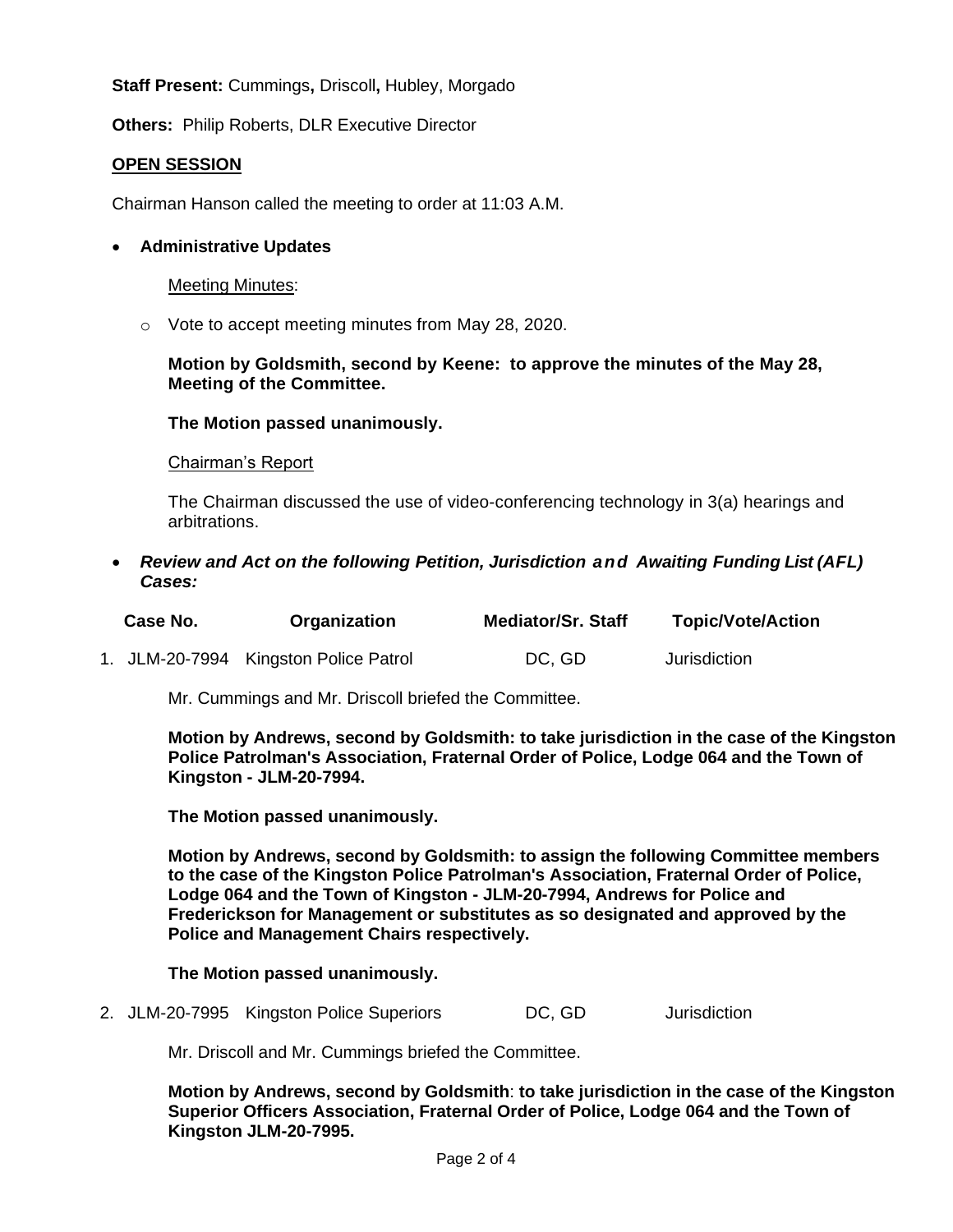**The Motion passed unanimously.**

**Motion by Andrews, second by Goldsmith: to assign the following Committee members to the case of the Kingston Superior Officers Association, Fraternal Order of Police, Lodge 064 and the Town of Kingston JLM-20-7995, Andrews for Police and Frederickson for Management or substitutes as so designated and approved by the Police and Management Chairs respectively.** 

**The Motion passed unanimously.**

3. JLM-19-7433 Chelmsford Fire JOEH, GD Tentative Agreement

Mr. Petrin and Mr. Driscoll briefed the Committee and reported a tentative agreement.

No Action required.

Mr. McCall withdrew from the meeting for this item and took no part in the discussion.

4. JLM-20-7773 Arlington Police Patrol DC, DJM Vote to Arbitration

Mr. Morgado briefed the Committee.

**Motion by Perreira, second by Goldsmith: to find that in the matter of the Arlington Police Patrol Association and the Town of Arlington – JLM-19-7773, that there is an apparent exhaustion of the processes of collective bargaining which constitutes a potential threat to public welfare and that the Committee vote to send this case to arbitration by a tripartite panel consisting of Thomas Reddy (Labor) and Lisa Yanakakis (Management) and/or other Committee members and/or senior staff that may be substituted as necessary by the respective Labor and/or Management Chairs pursuant to the rules, policies, and procedures of the Committee, and any other applicable provisions of law, and a neutral selected in accordance with the Committee's rules, policies and procedures, on an issue by issue basis, with said issues having been identified at the June 4, 2020, hearing held pursuant to Section 1, Subsection 3(a), of Chapter 589 of the Acts of 1987.**

**The Motion passed unanimously.**

5. JLM-19-7729 Lynn Fire Christian Museum JOEH, DJM Funded Remove

Mr. Morgado briefed the Committee.

**Motion by Keene, second by Goldsmith: to remove the case from the Committee's docket as the contract has been funded by the City.**

**The Motion passed unanimously.**

• *Vote to accept the following minutes of hearings held pursuant to Section 1, sub-section (3)(a) of Chapter 589 of the Acts of 1987 (Provided quorum of panel members are present)*